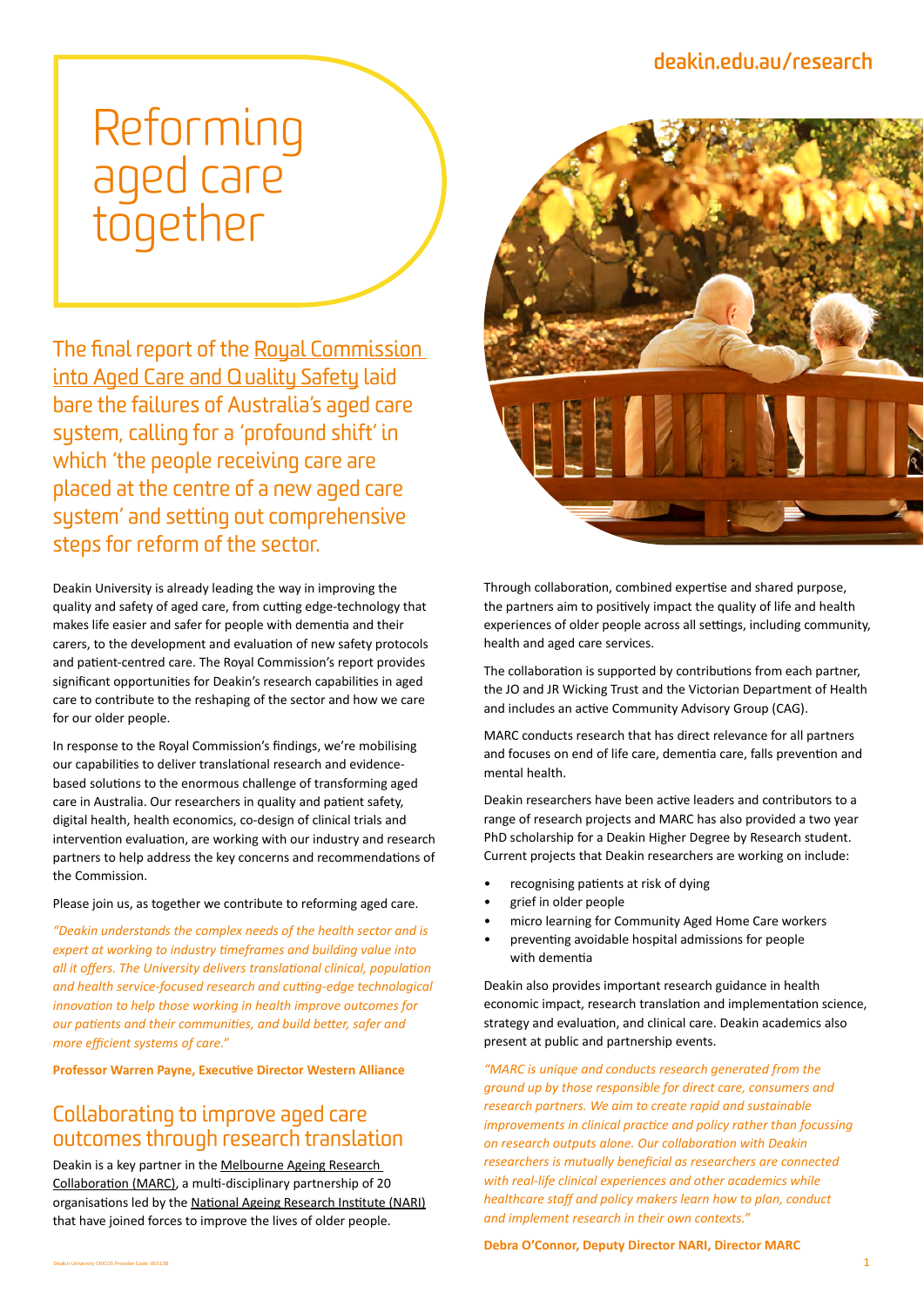

# Digital experiences to improve dementia care

Working with Dementia Australia, D[eakin's Applied Artificial](https://a2i2.deakin.edu.au/)  [Intelligence Institute \(A2I2\) h](https://a2i2.deakin.edu.au/)as delivered innovative digital training solutions to improve care of people with dementia. [Dementia-](https://www.dementia.org.au/information/resources/technology/dementia-friendly-home-app)[Friendly Home](https://www.dementia.org.au/information/resources/technology/dementia-friendly-home-app) is an interactive app that teaches carers about simple changes around the home that can improve quality of life for people living with dementia. Users can explore a virtual home while being provided with suggestions to improve the home based on the ten Dementia Enabling Environment Principles.

[Enabling EDIE \(Educational Dementia Immersive Experience](https://www.dementia.org.au/resources/edie-educational-dementia-immersive-experience)) is an award-winning immersive virtual reality experience that allows carers and relatives to experience the world through the eyes of the person with dementia and learn how simple changes around the home can improve accessibility and quality of life, while [Talk with Ted](https://www.dementia.org.au/information/resources/technology/talk-with-ted) is an immersive experience designed to educate care workers to better communicate with and support people living with dementia. The software was engineered by A2I2 staff from scratch, with the Ted avatar being designed to exhibit the behaviour and emotions associated with dementia. At the core of this tool is the ability to have a full conversation with Ted. Trainees must adapt their communication in a way that is empathetic and respectful of the

*"Dementia Australia and Deakin University have been working together now for seven years. Over this time, we have developed a very successful working collaboration with Deakin's Applied Artificial Intelligence Institute (A2I2). We are proud to be associated with the university, developing innovative solutions to challenges faced by society."* 

**Dr Tanya Petrovich, Business Innovation Manager, Centre for Dementia Learning, Dementia Australia**

# A model for caring

The Tri-focal Model of Care, developed by researchers from [Deakin's Institute for Health Transformation's](https://iht.deakin.edu.au/) Centre for [Quality](https://www.deakin.edu.au/qps)  [and Patient Safety Research \(QPS\)](https://www.deakin.edu.au/qps) promotes partnership-centred care, evidence-based practice, and a positive environment in healthcare settings and is particularly important in delivering high quality aged care. Its implementation is supported by a specifically designed education program, which has also been translated into an online course for health professionals, carers, aged care residents and their families.

Findings from implementation in seven residential aged care facilities across Victoria showed the model can enable older people, family members and staff to partner in caring for the older person, producing better outcomes for the older people involved and more positive interactions between staff and families.

In 2019, the Tri-focal Model of Care 12-module online program was included in the World Health Organisation Global Database of Age-friendly Practices. Since 2016, 'partnership-centred care' has been the subject of a two-week FutureLearn (massive open online) course, [Caring for Older People: a Partnership Model.](https://www.futurelearn.com/courses/older-people) Since commencement, over 20,000 participants have enrolled and, in 2020, the course was ranked in the top 10 online courses in Australia, based on learner ratings.

*"I have learned so much which I will be able to take forward in my day to day working practice. Deakin University always seems to be so good at delivering these courses. Their academics are always passionate and knowledgeable and are skilled at passing that knowledge onto their students."* 

**Stephen Richards, course participant** 

## Depression and musculoskeletal deterioration: a need for integrated care

Deakin's Institute for [Mental and Physical Health and Clinical](https://impact.deakin.edu.au/)  [Translation \(IMPACT\)](https://impact.deakin.edu.au/) is home to the well-established Geelong Osteoporosis Study (GOS), a prospective cohort study that's making a substantial contribution to health research in ageing Australians. Chronic musculoskeletal deterioration and depression are two of the most common causes of disability and GOS data have shown the degenerative decline of bone (osteoporosis), muscle (sarcopenia) and joints (osteoarthritis) in the face of depression renders older people significantly more vulnerable to adverse health outcomes, in particular falls, fractures, and mobility disability.

GOS researchers have proposed a paradigm shift that approaches depression and musculoskeletal health concurrently to effectively interrupt the downward spiral. The outcomes will improve the health and wellbeing of older Australians and be transferable worldwide. The team recently provided expert opinion highlighting the need to consider psychological wellbeing when developing clinical guidelines for identifying and treating sarcopenia to the Australian and New Zealand Society [for Sarcopenia and Frailty Research's \(ANZSSFR\)](https://anzssfr.org/) Sarcopenia Diagnosis and Management Task Force, which is led by members of [Deakin's Institute for Physical Activity and Nutrition \(IPAN\).](https://ipan.deakin.edu.au/)